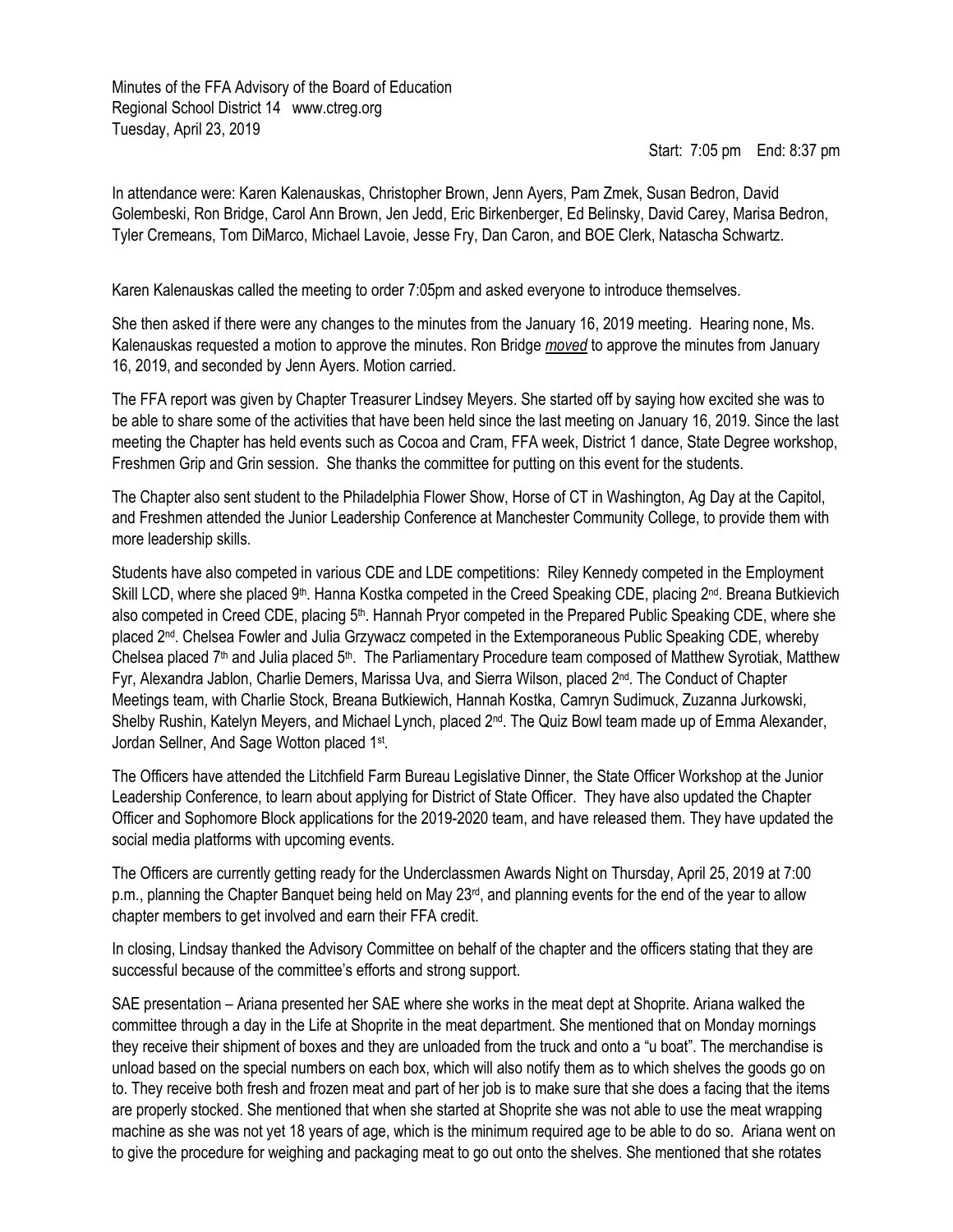the positioning of the meat from back to front depending on packaging date. Another part of her job involves restocking plastic bags and any other items which need replenishment.

Questions which were asked after SAE presentation:

- Q: Do certain meats go on sale at certain time of year?
- A: Yes, depending on the time of year for occasions such as Thanksgiving, Christmas, and Easter.
- Q: What do you look for if the meat is expired?
- A: By the smell and if the meat has a grey coloration or is slimy.
- Q: Does Shoprite have other potential uses for meat if it is close to the expiration date?
- A: Yes, they will grind certain meat to make pre-made meals.
- Q: What are your plans for next year after graduation
- A: Going to College in Florida and studying to be physical therapist.

FFA Parliamentary Procedure Demonstration – Tom DiMarco gave a brief explanation of what "Parlipro" is and the team gave an abridged version to show the procedure.

Update on Agriscience Building Grant Timeline – Tyler Cremeans advised that Bill Davenport was not able to be present as he was at the Town of Woodbury's Planning and Zoning meeting to obtain approval to an amendment on the original grant. He mentioned that in the original grant request the Region was asking to put in 2 more pole barns and they have since decided to put one large one in to save money. It must be reapproved by the State. He went on to advise that they're hoping for the bid request to go out by the end of April and to be back by June 1st and are hoping for construction to begin July 1st.

The committee continued discussions regarding the current grant and what the money will be put to. It was stated that the original grant amount of \$400K is not going as far it would have several years ago and that Mr. Davenport is hoping to raise \$150K to enhance the grant amount in order to get other work done which they had originally requested. Liz Webb advised that she has contacted all graduates and is asking them to spread the word that extra money is needed. Mr. Davenport's is hoping to reach his goal of \$150K by August and very little has been pledged so far.

Grip and Grin presentation report - Karen Kalenauskas had some members from the advisory committee assist in the Grip and Grin sessions that were held in January. She mentioned that they are always short of helpers and would like a few more volunteers from the community, as potential employers, to help students look for their 1<sup>st</sup> jobs, help to transition from one job to another, or expand their current skills. They spoke with 92 freshmen and 70 sophomores in January. Ms. Kalenauskas's goal is to have 2 mentors with each class and preferable a class size of 8-12 students. Currently there are up to 20 students in a room which gives the mentors less opportunity to work with students on a more individual level. She mentioned that she is proud of the work that the group has done and stressed that all of the prep work puts NHS Ag students on a better playing field than other students.

Winter Adult Ed Program report – Jen Jedd updated the committee on the Adult Ed Program. She was able to offer 30 classes over 4-6 weeks and has more ideas for the next session. We didn't have a lot of advertisement and would like to have more, but did end up having good press. She mentioned that she would like to add a Fall session of 2-3 weeks. Ms. Jedd asked for the committee to send ideas to her.

2013 grad survey results report – Jen Jedd gave committee members a copy of the report and gave an overview of the report and what it is used for.